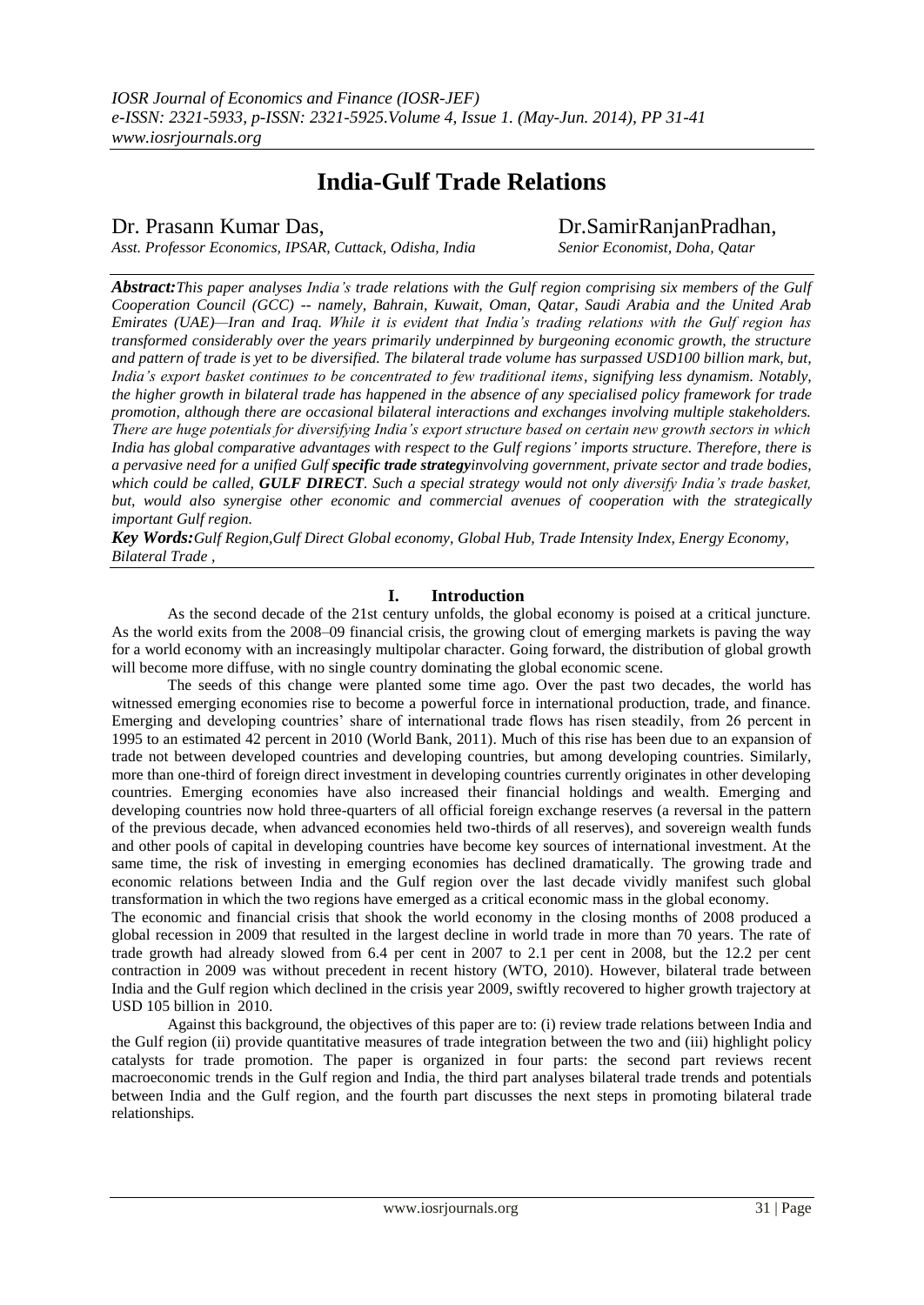### **II. Macroeconomic Context And Trade Performance**

Over the last decade, India"s growth miracle has created ripple effects in the world economy and in particular in its economic relations with its extended neighbourhood, i.e., the Gulf region. Simultaneously, the Gulf"s (GCC in particular) relentless economic growth backed by higher oil revenues have also created substantial opportunities for deepening cooperation with emerging Asian giants such as India. The convergence of synergies primarily eked out from the energy-economy matrix proclaims the dawn of a promising era in the annals of India-Gulf cooperation, bearing multidimensional connotations for the contemporary discourse on global political economy, primarily centering on incipient "open regionalism" and "gradual multilateralism". The most important strands of such evolving regional interdependence can be gleaned from the current as well as future trends of regional and bilateral merchandise trade. Figure 1 depicts the real GDP growth rates of India and the Gulf countries for the period 2000-2011.

The Indian economy exhibited broad based recovery in the second half of 2009-10 from the slowdown that had started in the second half of 2008-09. Real GDP growth showed a turnaround from 6.7 per cent in 2008-09 to 7.4 per cent in 2009-10. In relation to the pre-global crisis high growth phase of 8.9 per cent recorded during 2003-08, however, it suggests the scope for further acceleration.



Note: F means forecast. Source: Author based on IMF World Economic Outlook Database, April 2011.

A strong recovery in industrial sector combined with a resilient services sector muted the impact of a deficient South-West monsoon on overall output. The contribution of the industrial sector to the overall growth increased sharply from 9.5 per cent in 2008-09 to 28 per cent in 2009-10<sup>1</sup>.

A recent study examining the impact of the global crisis shows that there was no or negligible potential growth reductions in the case of China, Indonesia, and India. In the case of India, it is due to its lower level of export dependency compared to the East Asian economies. Estimates suggest a drop in potential output growth in most of the emerging East Asian economies, albeit, marginally in the case of India (i.e., by 0.4 percentage points) (Park C.Y. et al, 2010). However, India"s growth trajectory is mostly domestic demand driven and even in the absence of the global crisis, India might have still experienced some moderation due to cyclical factors. The cyclical factors revert to their underlying trend in due course of time, as the GDP series in India essentially follows a trend stationary process. In fact during Q4: 2009-10, fixed capital formation growth exhibited significant acceleration. With fiscal consolidation, favorable demography, and further structural reforms, the potential growth path could be raised to double-digit level.

Similarly, the resilience of the Gulf countries especially the GCC economies during the steep global recession and slump in oil prices is testament in part to the successful economic diversification and development programs which have been pursued over the past couple of decades. While still heavily dependent on hydrocarbon revenues, GCC economies are undergoing an impressive economic transformation which has resulted in growing non-oil sectors. In addition, governments have taken advantage of the boom in oil revenues during 2003-08 to build up large external savings. These external assets have been drawn upon to smooth the downturn in revenues following the steep decline in oil prices from their mid- 2008 highs, helping to sustain growth in the region"s non-oil sectors despite the difficulties presented by the slump in global trade and growth. In most GCC countries expanding non-oil sectors during 2009 were sufficient to keep overall real GDP growth positive, despite large contractions in oil sectors as both production (due to cuts in OPEC quotas) and prices fell. The ability of the GCC to use counter cyclical fiscal policy to support their economies stems from its dual approach to utilizing its oil wealth. Consistent with the oft cited 'permanent income hypothesis<sup>2</sup>', GCC

**.** 

<sup>1</sup>*Reserve Bank of India (RBI), Annual Report 2010.*

*<sup>2</sup> This seeks constant government consumption (in real terms) of oil resources over time that is equivalent to interest income on the net present value of a country's oil wealth, and entails the use of a permanent fund for*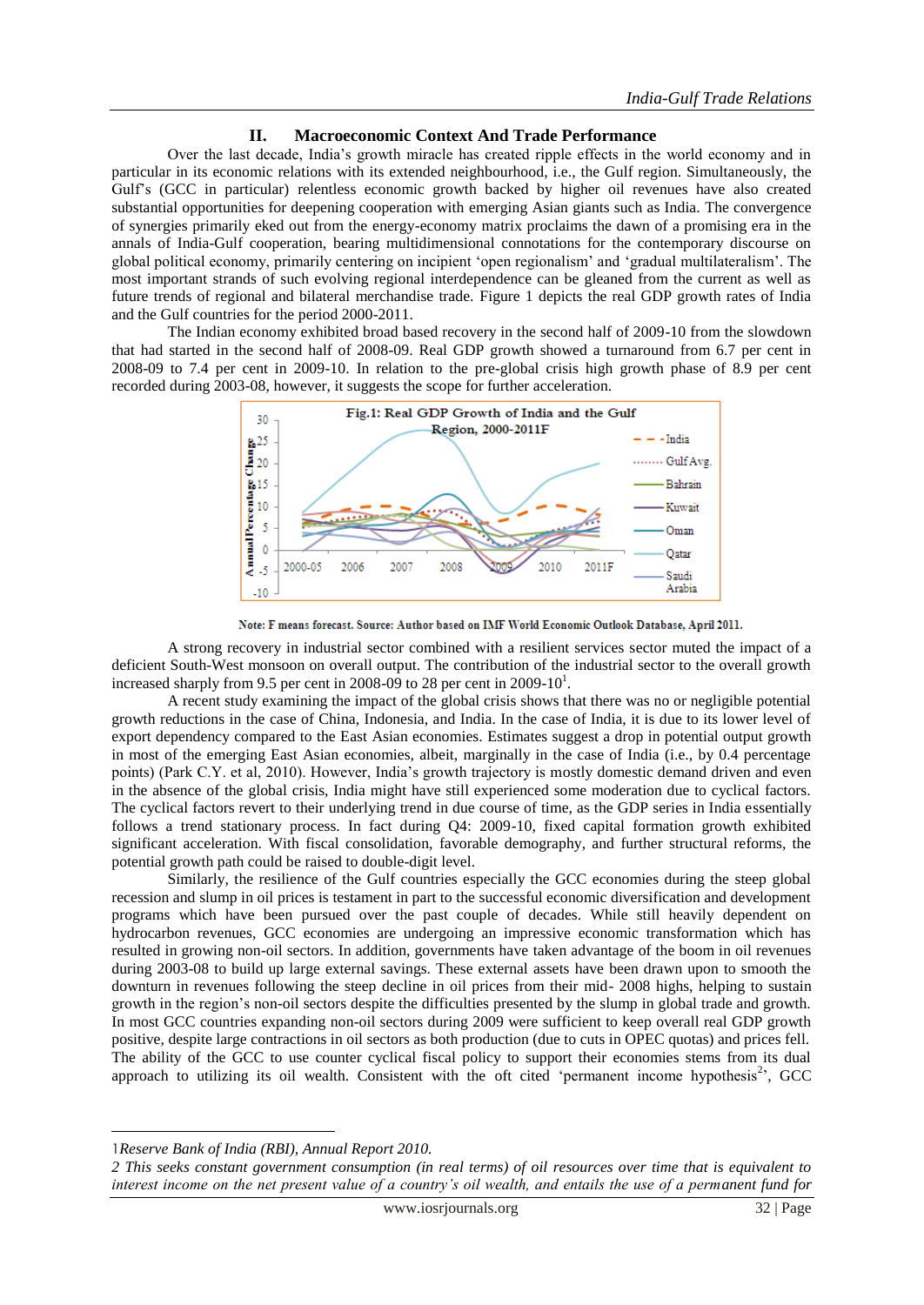governments have saved a large proportion of oil revenues which have been invested into foreign assets (often through Sovereign Wealth Funds), the returns from which support spending on the non-oil budget. At the same time, GCC governments have used oil and gas revenues to fuel industrial development, and large scale public infrastructure and investment programs, including in education, aimed at improving the environment and returns for private investment, and boosting employment outside the government sector. Where completed, these investment programs have already helped expand productive capacity outside the immediate oil sector (for example in petrochemicals, aluminum, tourism and trade), and during implementation have fuelled strong growth in GCC construction sectors.

The economic growth of the other two Gulf economies, namely Iran and Iraq has been seriously affected due to political conflicts and global economic sanctions. As a result, the outlook for them seems to be highly uncertain. Nevertheless, being large oil producers, they will continue their global interaction, especially in case of Iraq, it is quite visible in the last few years.

With growth buoyancy, substantial changes have been witnessed in the trade profile of India and the Gulf countries over the years. India"s liberalisation process has been accompanied by a more stable and transparent trade policy regime, with a medium to long-term view of policy as opposed to a short-run annual approach with unpredictable and discreet changes therein. Hence, the new Foreign Trade Policy (FTP) 2004-09 (which subsumes the 2002-07 Trade Policy) takes an integrated view of the overall development of India"s foreign trade and is built around two major objectives. First, that of doubling India"s share of global merchandise trade by 2009 and secondly, the use of trade policy as an effective instrument of economic growth with a strong emphasis on employment generation (FTP, 2009-2010). With regard to specifics the policy aims at unshackling controls and creating an atmosphere of trust and transparency by bringing down transactions costs and identifying and nurturing focus areas to develop India as a global hub for manufacturing, trade and services. This is to be achieved in various ways which include: the role of state governments in providing an enabling environment for boosting international trade by setting up an Inter-State Trade Council; the revitalization of the Board of Trade by redefining its role and through the involvement of experts on trade policy; avoiding an inverted duty structure and ensuring that domestic sectors are not disadvantaged in trade agreements through wider stakeholders consultations; and through the encouragement of the greater integration of the Indian economy into the world economy both via the multilateral process, but also increasingly through regional trading arrangement. Such positive policy changes have resulted in India"s world trade performance in the recent past<sup>3</sup>.

| <b>Box 1: Summary of India's Trade Agreements at a Glance</b>                                                                                                                                                                                                                                    |                                                                                                                                                                                                            |                                                                                                                                                                                                   |  |  |  |  |
|--------------------------------------------------------------------------------------------------------------------------------------------------------------------------------------------------------------------------------------------------------------------------------------------------|------------------------------------------------------------------------------------------------------------------------------------------------------------------------------------------------------------|---------------------------------------------------------------------------------------------------------------------------------------------------------------------------------------------------|--|--|--|--|
| <b>Existing</b>                                                                                                                                                                                                                                                                                  | Ongoing                                                                                                                                                                                                    | <b>FTAs/PTAs under Study</b><br>and Consideration                                                                                                                                                 |  |  |  |  |
| Bankok Agreement; Global System of Trade<br>Preferences (GSTP); SAARC Preferential Trading<br>Agreement SAPTA);<br>India-Sri Lanka FTA; India - Thailand FTA; India<br>Singapore Comprehensive Economic Cooperation<br>(CECA); Indo-Nepal Trade Treaty; India-<br>Mauritius PTA; India-Chile PTA | Indo-ASEAN CECA; India-Malaysia<br>FTA; South Asian Free Trade<br>Agreement (SAFTA); BIMSTEC (Bay<br>of Bengal Initiative for Multi-Sectoral<br>Technical & Economic Cooperation);<br>India - MERCOSUR PTA | <b>Gulf Cooperation Council</b><br>(GCC); China; South Korea;<br>Japan; Pakistan; Southern<br><b>African Customs Union</b><br>(SACU); Egypt; Israel;<br>Russia; Australia ; New<br><b>Zealand</b> |  |  |  |  |

#### *Source: WTO RTA Database, 2011*

**.** 

By virtue of being exhaustible resource-based, rent-seeking economies and consequent low absorption capacities reflecting low production base; trade and related activities constitute the cornerstone of the Gulf countries" economic activities. While, earlier, exports (petroleum) were prominent in Gulf countries" global trade profile in comparison to imports; with the albeit diversification of economic base primarily by optimizing the oil value chain and other sectors like financial and tourism, imports started to leapfrog in the global trade portfolio, thereby signifying the domestic economic dynamism. Currently this dynamism is gaining strength day by day, implying the epic quest for diversification of their narrow economic base.

Over the boom period, 2005-2008, India and Gulf economies have performed very well in world trade. India"s higher growth has precipitated sharp increase in imports, while exports have also registered impressive growth. During that period, India"s exports and imports have registered compound average growth rates (CAGR) of 23.8 percent and 31 percent respectively. However, India"s share in world trade continues to be low at only 2 percent (See Table 1).

*future generations to secure intergenerational equity and guarantee a permanent flow of resources that will foster economic development even after oil resources have been exhausted. 3Department of Commerce, Government of India.*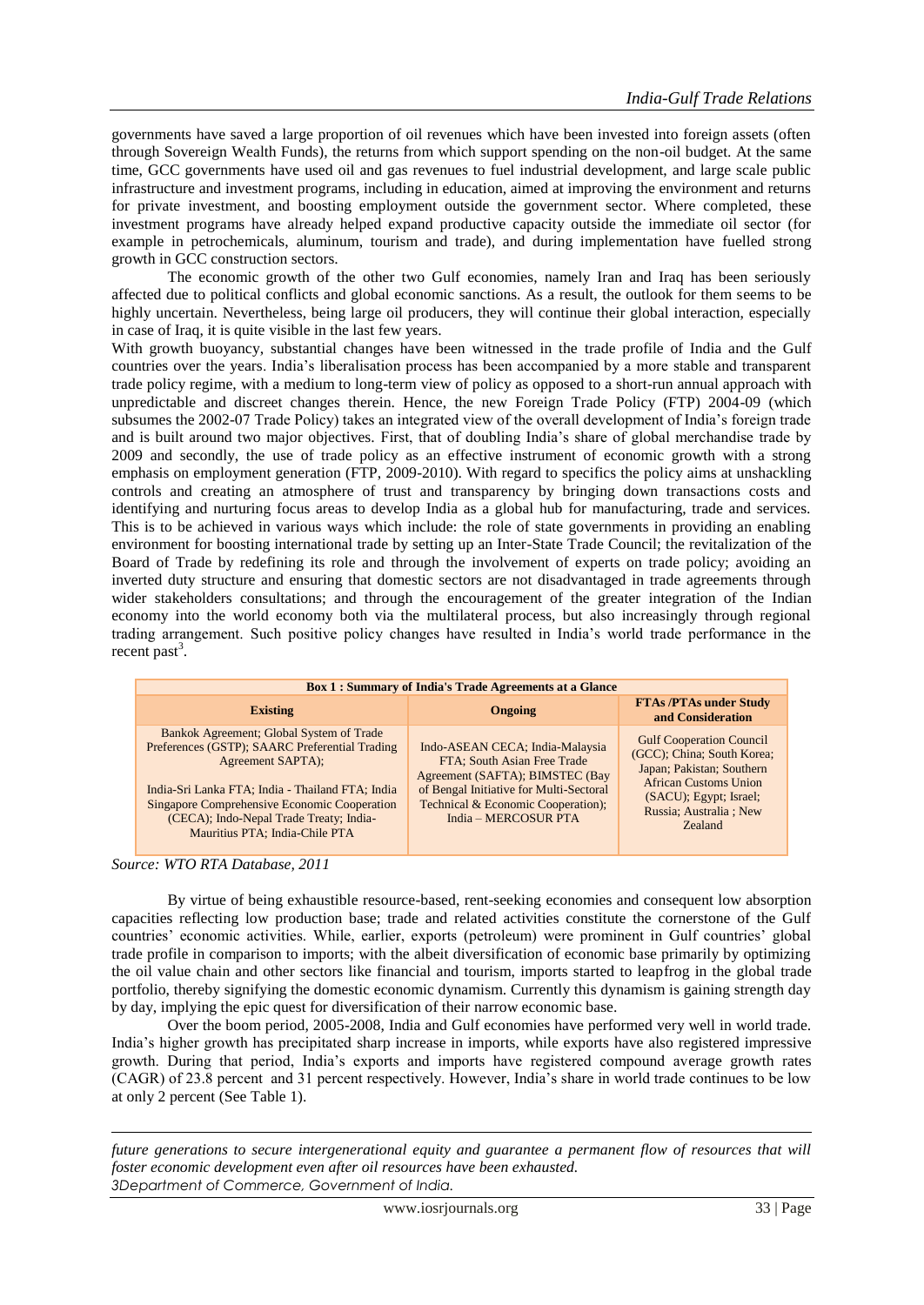| Table 1: India and the Gulf Economies in World Trade (USD Billion) |                      |        |        |        |         |        |        |
|--------------------------------------------------------------------|----------------------|--------|--------|--------|---------|--------|--------|
|                                                                    |                      | 2005   | 2006   | 2007   | 2008    | 2009   | 2010   |
|                                                                    | Export               | 100    | 122    | 150    | 195     | 165    | 217    |
| <b>India</b>                                                       | Import               | 143    | 178    | 229    | 321     | 257    | 324    |
|                                                                    | <b>Total Trade</b>   | 243    | 300    | 379    | 516     | 422    | 541    |
|                                                                    | <b>Trade Balance</b> | $-43$  | $-56$  | $-79$  | $-126$  | $-92$  | $-107$ |
|                                                                    |                      | 2005   | 2006   | 2007   | 2008    | 2009   | 2010   |
|                                                                    | <b>Export</b>        | 454    | 552.6  | 594.4  | 859.9   | 670    | 797    |
| Gulf                                                               | Import               | 226.8  | 262.02 | 327.3  | 419.5   | 348    | 376    |
|                                                                    | <b>Total Trade</b>   | 680.8  | 814.62 | 921.7  | 1,279.4 | 1,018  | 1,173  |
|                                                                    | <b>Trade Balance</b> | 227.2  | 290.58 | 267.1  | 440.4   | 322    | 421    |
|                                                                    |                      | 2005   | 2006   | 2007   | 2008    | 2009   | 2010   |
|                                                                    | Export               | 10,338 | 11,952 | 13,776 | 15,945  | 12,349 | 14,879 |
| World                                                              | Import               | 10,578 | 12,183 | 14,012 | 16,184  | 12,453 | 15,020 |
|                                                                    | <b>Total Trade</b>   | 20,916 | 24,135 | 27,788 | 32,129  | 24,802 | 29,899 |
|                                                                    | <b>Trade Balance</b> | $-240$ | $-231$ | $-236$ | $-239$  | $-104$ | $-141$ |
|                                                                    |                      | 2005   | 2006   | 2007   | 2008    | 2009   | 2010   |
| India's                                                            | <b>Export</b>        | 1%     | 1%     | 1%     | 1%      | 1%     | 1%     |
| share                                                              | Import               | 1%     | 1%     | 2%     | 2%      | 2%     | 2%     |
|                                                                    | <b>Total Trade</b>   | 1%     | 1%     | 1%     | 2%      | 2%     | 2%     |
| Gulf's                                                             | <b>Export</b>        | 4%     | 5%     | 4%     | 5%      | 5%     | 5%     |
| share                                                              | Import               | 2%     | 2%     | 2%     | 3%      | 3%     | 3%     |
|                                                                    | <b>Total Trade</b>   | 3%     | 3%     | 3%     | 4%      | 4%     | 4%     |

*Source: Author's calculation based on International Trade Centre (ITC) Trade Database, 2011*.

The Gulf economies have also performed very well in world trade over the period 2005-2008. Gulf economies" export and import registered a CAGR of 22.3 and 21.4 percent respectively during the period 2005- 2008. Notably Gulf"s share in world trade is 4 percent (See table 1). Both India and Gulf witnessed deceleration in exports and imports in trade during the crisis year 2009, however, recovery in 2010 was swift.

## **III. India's Tarde With The Gulf Region: Trends And Patterns**

India"s trade with the Gulf region has a history dating back to the Silk Road days. While trade along the Silk Road sank into oblivion due to the downfall of the Roman Empire, trade between India and the Gulf remained brisk to an extent that the Indian Rupee was widely circulated as currency in the Gulf countries from medieval times onwards. Especially in the early and mid 20th century, the Indian Rupee was widely adopted as legal tender in the Gulf countries and even adopted as local currency in the form of the Gulf Rupee between 1959 and 1966.

Enhancing trade cooperation requires a proper understanding of the level and trends in bilateral trade. It is also essential to assess the relative importance of the Gulf countries as important trading partners and their significance in India"s global trade. An important aspect in this context is to examine the fluctuations in the volume and composition of bilateral trade flows over a period of time. An analysis of trade composition and understanding of the nature of trade facilitation measures, comparative advantages, and potential for trade expansion are also necessary for devising a trade-augmenting bilateral policy framework.

Over the last decade, trade relations between the two regions have developed by leaps and bounds. In 2010, the West Asia and North Africa (WANA) region<sup>4</sup> accounted for the largest share in India's world trade. Importantly the Gulf region"s share in India"s world trade was 22 percent, making it the single largest trading partner (See Figure 2).



*Source: Author's calculation based on Ministry of Commerce Database, May 2011.*

**.** 

4 As per the Ministry of Commerce database, WANA region comprises of countries namely, Bahrain, Kuwait, Oman, Qatar, Saudi Arabia, UAE, Iran, Iraq, Egypt, Syria, Lebanon, and Algeria.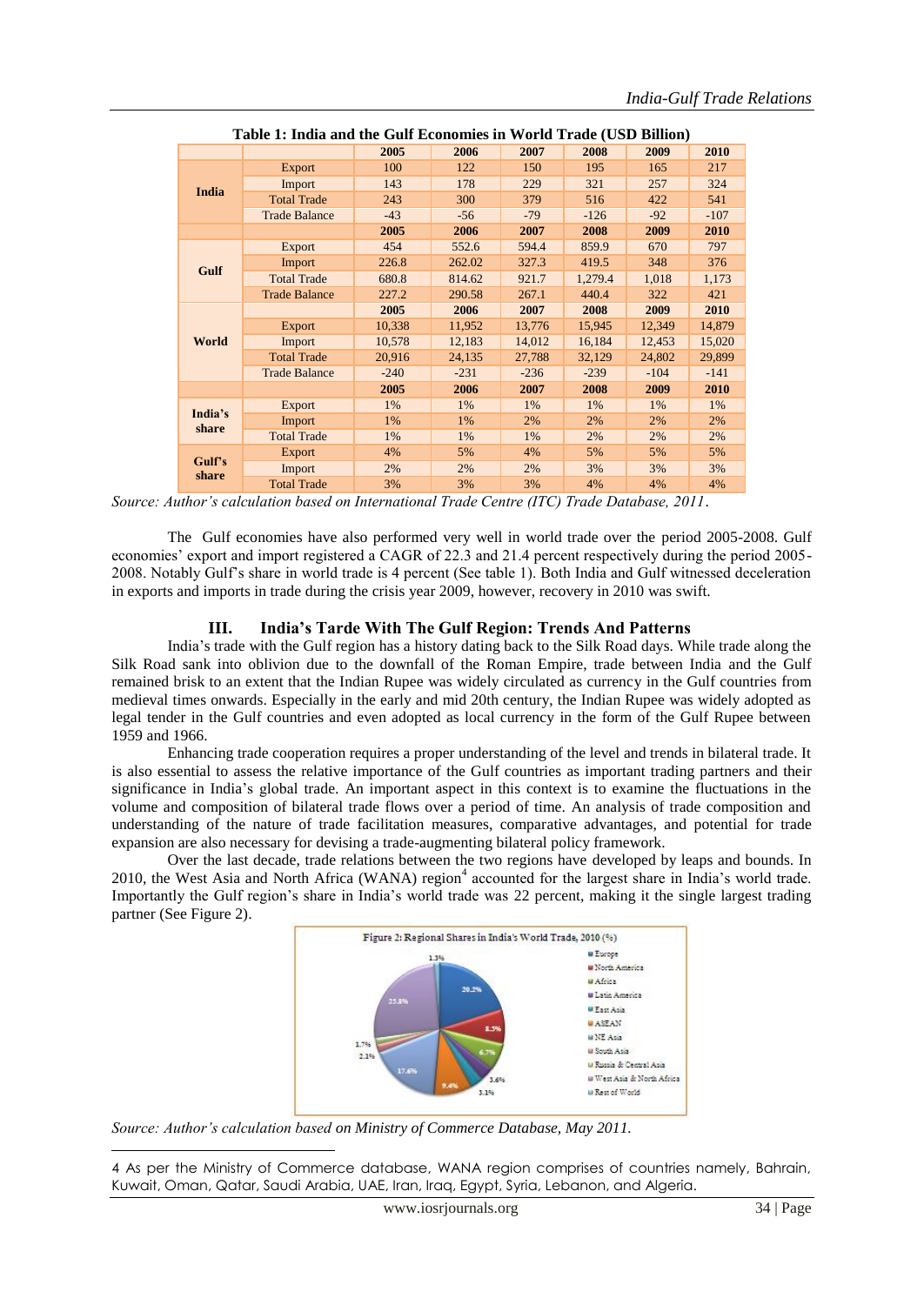Notably, WANA region accounted for the largest share in India"s total exports and imports from the world in the year 2010 (See Figure 3 and Figure 4). Gulf region's share in India's world trade was 18 percent for exports and 25 percent for imports respectively. Moreover, in the Gulf region, UAE is India"s single largest trading partner followed by Saudi Arabia, Iran, Kuwait, Iraq, Qatar, Oman and Bahrain (See figure 5).



*Source: Author's calculation based on Ministry of Commerce Database, May 2011*.



*Source: Author's calculation based on Ministry of Commerce Database, May 2011.*

| Gulf                  |         |       |      | -99   |                 |     |      |      |      |
|-----------------------|---------|-------|------|-------|-----------------|-----|------|------|------|
| Iraq                  |         |       |      |       |                 |     |      |      |      |
| Iran                  |         |       |      |       |                 |     |      |      |      |
| UAE                   |         |       |      |       |                 |     |      |      |      |
| Saudi Arabia<br>Qatar |         |       |      |       |                 |     |      |      |      |
| Onish                 |         |       |      |       |                 |     |      |      |      |
|                       |         |       |      |       |                 |     |      |      |      |
| Kowak                 |         |       |      |       |                 |     |      |      |      |
| Bahrain               |         |       |      |       |                 |     |      |      |      |
|                       | 0.0     | 5.0   |      | 10.0  | 15.0            |     | 20.0 | 25.0 | 30.0 |
|                       | Bahrain | Kowak | Oman | Qatar | Sandi<br>Arabia | UAE | Iran | Iraq | Gulf |
| <b>W</b> Trade        | 0.2     | 1.9   | 1.0  | Ш     | 4.5             | 9.3 | 2.9  | 1.6  | 22.4 |

Over the last decade, India"s trade with the Gulf region has registered a five-fold increase in volume from USD 6.1 billion in 2000-01 to nearly 115 billion in the year 2008-09. In fact, the compound annual average growth rate (CAGR) of bilateral trade between India and the Gulf region was staggering at 23 percent over the last five years (2004/05 to 2008/09). Due to the global financial crisis, there was a marginal decline in India-Gulf trade, which was 105 billion in the year 2009-2010 (See Figure 6). Over the last decade (2000-2001 to 2008-2009), India"s exports to and imports from the Gulf region have registered CAGR of 27 percent and a staggering 51 percent respectively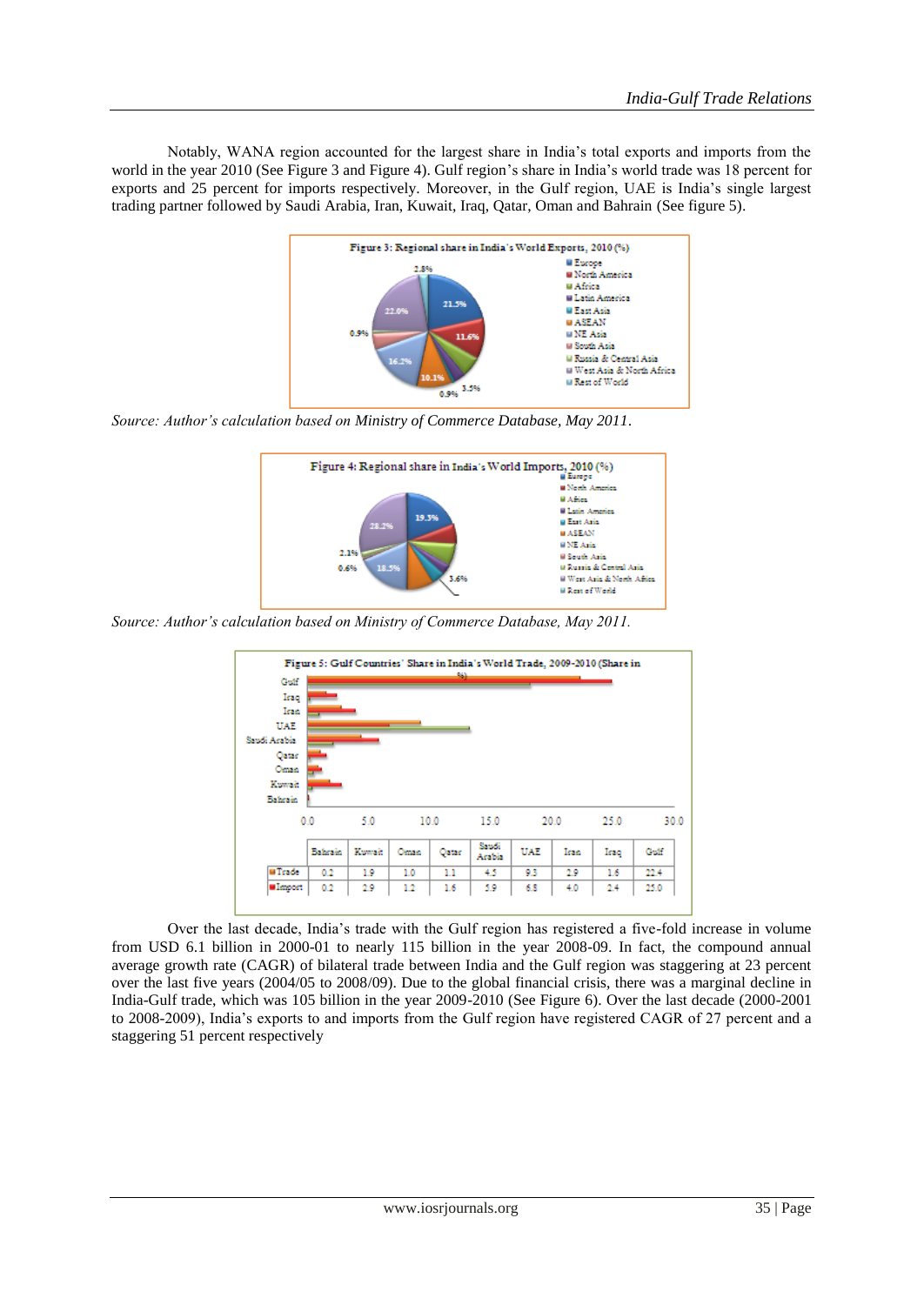

*Source: Author's calculation based on Ministry of Commerce Database, May 2011.*

Despite the outstanding growth in trade volume, the structure and pattern of India-Gulf trade depicts a very contrasting picture. An analysis of the composition of India"s exports to the Gulf region based on comparable data from ITC/UNCTAD/WTO, suggests that five sectors at HS 2-digit sectors account for 65 per cent of exports. These are 72-Iron & steel, - Mineral fuels, oils, distillation products, etc; 10- Cereals; "85-Electrical, electronic equipment; and '74- Copper and articles thereof. The rest is accounted for by a whole range of sectors with medium and low shares.

Similarly, the composition of India"s imports from the Gulf region suggest that five sectors at HS 2 digit level account for an average share of 75 per cent of imports from the Gulf region over the period 2005- 2009. These products belong to Chapters 27 (mineral fuels etc.), 26- Ores, slag, ash, 71 (pearls, precious stones), 28-Inorganic chemicals, and 29 (organic chemicals).

This implies that India"s export basket is not only characterized by high concentration but also thinly spread shares across a wide range of sectors. In other words, the trade profile is not diversified and is also heavily concentrated to limited items.Importantly, higher prices of oil and gas have resulted in negative terms of trade for India. India"s import prices from the Gulf region have almost doubled during the period 2000-08, spurred by the rise in prices for fuel commodities, while export prices rose by 20-25 percent. It is also important to note that trade between the two regions is largely based on export-import complementarities, suggesting increasing economic interdependence and convergence in the future.Table 2 and Table 3 depict India"s top 20 export and import items to and from the Gulf region in the year 2009-2010.

| Table 2: Top-20 Export Items to the Gulf Kegion, 2009-2010 |                |                                                                                                                                                           |                        |  |  |  |  |
|------------------------------------------------------------|----------------|-----------------------------------------------------------------------------------------------------------------------------------------------------------|------------------------|--|--|--|--|
| Rank                                                       | <b>HS</b> Code | <b>Product Name</b>                                                                                                                                       | Value (USD<br>Million) |  |  |  |  |
| ı                                                          | 72             | Iron and steel.                                                                                                                                           | 12.692.41              |  |  |  |  |
| $\overline{2}$                                             | $^{27}$        | Mineral fuels, mineral oils and products of their distillation; bituminous<br>substances; mineral waxes.                                                  | 5.871.90               |  |  |  |  |
| 3                                                          | 10             | Coroale.                                                                                                                                                  | 2.080.35               |  |  |  |  |
| 4                                                          | 85             | Electrical machinery and equipment and parts thereof, sound recorders and<br>reproducers, television image and sound recorders and reproducers and parts. | 1.018.48               |  |  |  |  |
| 5                                                          | 74             | Copper and articles thereof.                                                                                                                              | \$56.82                |  |  |  |  |
| 6                                                          | 63             | Other made up textile articles; sets; worn clothing and worn textile articles; rags                                                                       | 793.29                 |  |  |  |  |
|                                                            | 86             | Railway or trainway locomotives, rolling-stock and parts thereof; railway or<br>tramway track fixtures and fittings and parts thereof, mechanical         | 567.13                 |  |  |  |  |
| s                                                          | 62             | Articles of apparel and clothing accessories, not knitted or crocheted.                                                                                   | 500.81                 |  |  |  |  |
| 9                                                          | 73             | Articles of iron or steel.                                                                                                                                | 446.81                 |  |  |  |  |
| 10                                                         | 29             | Organic chemicals                                                                                                                                         | 405.55                 |  |  |  |  |
| п                                                          | s              | Edible fruit and nuts; peel or citrus fruit or melons.                                                                                                    | 369.11                 |  |  |  |  |
| 12                                                         | 55             | Man-made staple fibres.                                                                                                                                   | 366.52                 |  |  |  |  |
| 13                                                         | 84             | Nuclear reactors, boilers, machinery and mechanical appliances; parts thereof.                                                                            | 347.23                 |  |  |  |  |
| 14                                                         |                | Meat and edible meat offal.                                                                                                                               | 318.03                 |  |  |  |  |
| 15                                                         | 25             | Salt; sulphur; earths and stone; plastering materials, lime and cement.                                                                                   | 315.85                 |  |  |  |  |
| 16                                                         | 9              | Coffee, tea, mate and spices.                                                                                                                             | 295.92                 |  |  |  |  |
| 17                                                         | 40             | Rubber and articles thereof.                                                                                                                              | 286.33                 |  |  |  |  |
| 18                                                         | 90             | Optical, photographic cinematographic measuring, checking precision, medical<br>or surgical inst. And apparatus parts and accessories thereof;            | 271.08                 |  |  |  |  |
| 19                                                         | 75             | Nickel and articles thereof.                                                                                                                              | 259.13                 |  |  |  |  |
| 20                                                         | 28             | Inorganic chemicals; organic or inorganic compounds of precious metals, of<br>rare-earth metals, or rati. Elem. Or of isotopes,                           | 257.14                 |  |  |  |  |

#### ت د د د  $\sim$

*Source: Author's calculation based on Ministry of Commerce Export-Import Database, May 2011.*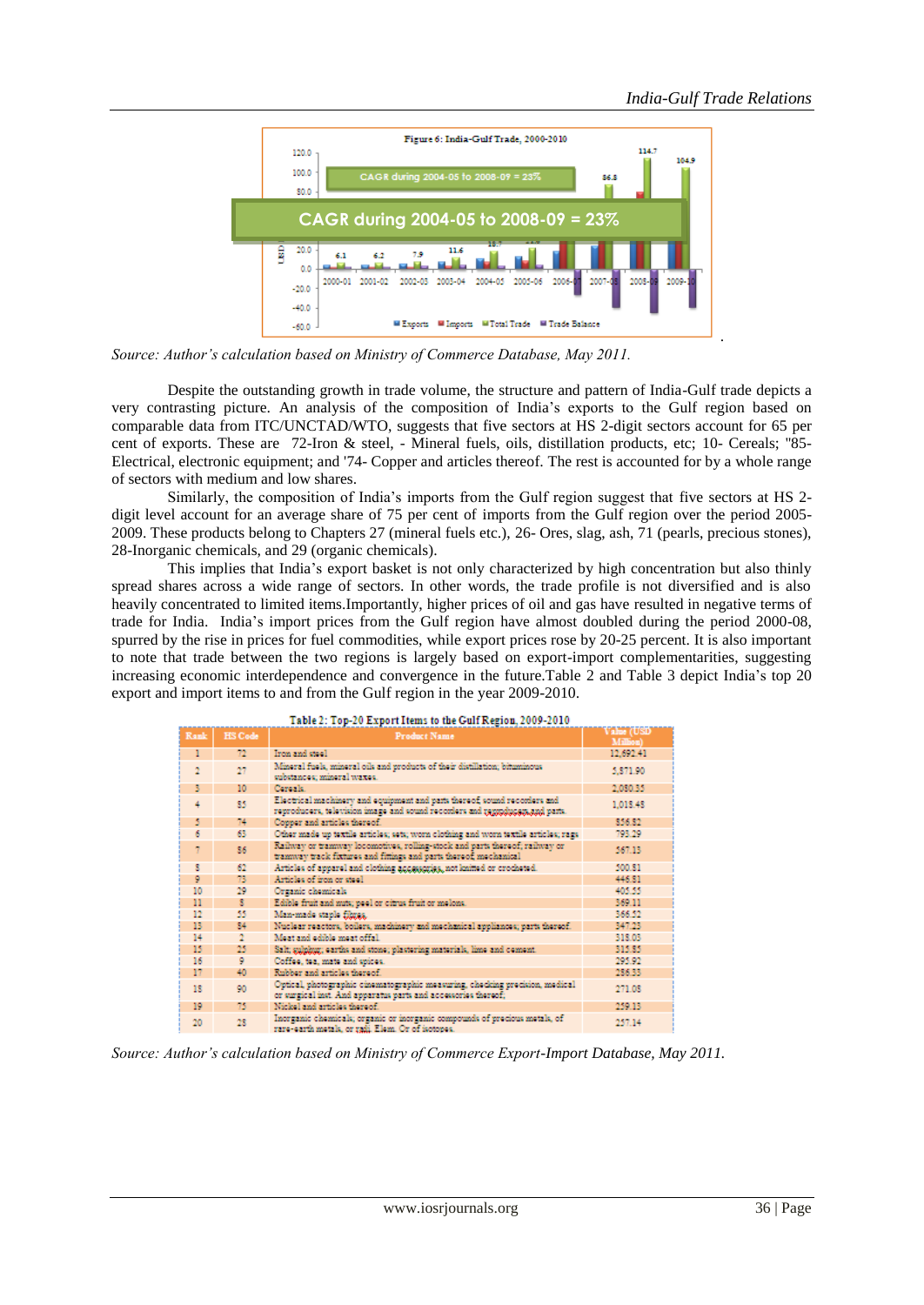| Table 3: Top-20 Import Items from the Gulf Region, 2009-2010 |                |                                                                                                                                                               |                            |  |  |  |  |
|--------------------------------------------------------------|----------------|---------------------------------------------------------------------------------------------------------------------------------------------------------------|----------------------------|--|--|--|--|
| Rank                                                         | <b>HS Code</b> | <b>Product Name</b>                                                                                                                                           | <b>Value (USD Million)</b> |  |  |  |  |
| 1                                                            | 27             | Mineral fuels, mineral oils and products of their distillation; bituminous<br>substances: mineral waxes.                                                      | 39.145.89                  |  |  |  |  |
| $\overline{2}$                                               | 26             | Ores, slag and ash.                                                                                                                                           | 15.723.65                  |  |  |  |  |
| $\overline{3}$                                               | 71             | Natural or cultured pearls, precious or semiprecious stones, pre metals, clad.<br>with premetal and artcls thereof:imitiewhy.com.                             | 11.257.53                  |  |  |  |  |
| 4                                                            | 28             | Inorganic chemicals; organic or inorganic compounds of precious metals, of<br>rare-earth metals, or radi. Elem. Or of isotopes.                               | 992.13                     |  |  |  |  |
| 5                                                            | 29             | Organic chemicals                                                                                                                                             | 675.48                     |  |  |  |  |
| 6                                                            | 31             | Familiaars.                                                                                                                                                   | 637.53                     |  |  |  |  |
|                                                              | 39             | Plastic and articles thereof.                                                                                                                                 | 519.31                     |  |  |  |  |
| я                                                            | 38             | Miscellaneous chemical products.                                                                                                                              | 468.09                     |  |  |  |  |
| ø                                                            | 72             | Iron and steel.                                                                                                                                               | 377.25                     |  |  |  |  |
| 10                                                           | 76             | Aluminium and articles thereof                                                                                                                                | 320.63                     |  |  |  |  |
| 11                                                           | 85             | Electrical machinery and equipment and parts thereof; sound recorders and<br>reproducers, television image and sound recorders and reproducers, and<br>parts. | 236.42                     |  |  |  |  |
| 12                                                           | 74             | Copper and articles thereof.                                                                                                                                  | 229.49                     |  |  |  |  |
| 13                                                           | 25             | Salt: sulphur; earths and stone; plastering materials, lime and cement.                                                                                       | 190.28                     |  |  |  |  |
| 14                                                           | 89             | Ships, boats and floating structures.                                                                                                                         | 115.36                     |  |  |  |  |
| 15                                                           | 84             | Nuclear reactors, boilers, machinery and mechanical appliances; parts<br>thereof                                                                              | 103.47                     |  |  |  |  |
| 16                                                           | 70             | Glass and glassware.                                                                                                                                          | 92.68                      |  |  |  |  |
| 17                                                           | $\mathbf{R}$   | Edible fruit and nuts; peel or citrus fruit or melons.                                                                                                        | 88.73                      |  |  |  |  |
| 18                                                           | 30             | Pharmaceutical products                                                                                                                                       | 76.94                      |  |  |  |  |
| 10                                                           | 40             | Printed books, newspapers, pictures and other products of the printing<br>industry; manuscripts, typescripts and plans.                                       | 67.90                      |  |  |  |  |
| 20                                                           | 65             | Headgear and parts thereof.                                                                                                                                   | 60.96                      |  |  |  |  |

*Source: Author's calculation based on Ministry of Commerce Export-Import Database, May 2011*.

#### **IV. Trade Intensity Index Between India And The Gulf Region**

Previous section depicted India"s exports composition to the Gulf region. Nevertheless, it says little about India"s strong export and commodity sectors. In the light of an increasingly competitive international environment, it is useful to examine where India"s comparative advantage lies with respect to the Gulf regional market. It is evident from Table 4 that India"s export intensity as well as import intensity with the Gulf region is above one for most of the years (especially after the year 1998)<sup>5</sup>. This means India's exports and imports are intense with the Gulf countries compared with its trading pattern with rest of the world. The natural trading partner theory reveals countries tend to trade more with neighbors and close proximate partners. The Gulf countries being geographically closer to India, value of these indices are likely to come down once it is adjusted for geographical distance. India"s Import Intensity Index (III) is higher than Export Intensity Index (EII) as it imports more from the Gulf compared to its exports.

| Year | India's EII with<br><b>Gulf Region</b> | India's III with the Gulf<br><b>Region</b> | <b>Gulf Region's EII with India</b> | <b>Gulf Regions' III with</b><br>India |
|------|----------------------------------------|--------------------------------------------|-------------------------------------|----------------------------------------|
| 1990 | 0.42                                   | 0.72                                       | 0.87                                | 0.32                                   |
| 1995 | 0.91                                   | 0.95                                       | 0.91                                | 0.41                                   |
| 2000 | 1.02                                   | 1.04                                       | 1.02                                | 0.93                                   |
| 2005 | 1.09                                   | 1.13                                       | 1.27                                | 1.04                                   |
| 2006 | 1.12                                   | 1.19                                       | 1.68                                | 1.18                                   |
| 2007 | 1.43                                   | 1.72                                       | 1.73                                | 1.53                                   |
| 2008 | 1.64                                   | 1.86                                       | 1.90                                | 1.61                                   |

**Table 4: Trade Intensity Index between India and the Gulf countries**

*Source: Author's calculations based on IMF DOTS Database, 2010*.

**.** 

At the disaggregated country-wise level, India's export intensity<sup>6</sup> is above one for UAE, Saudi Arabia, Iran, Kuwait, Oman. For other Gulf countries (Bahrain, Qatar and Iraq), the export intensity is fluctuating over the years. Moreover, India is importing smaller volumes from countries such as Bahrain, Qatar and Iraq which is reflected in the low Import intensity Index (See Table 5).

<sup>5</sup> Estimation techniques for export intensity index and import intensity index is explained in detail in the methodology appendix.

<sup>6</sup> The average amount of this index is equal to one, if an index value is greater than one, which means there is a higher degree of trade intensity between two given countries. Opposite of that where the result of the computation is closer to zero, which means there is a lower trade relation.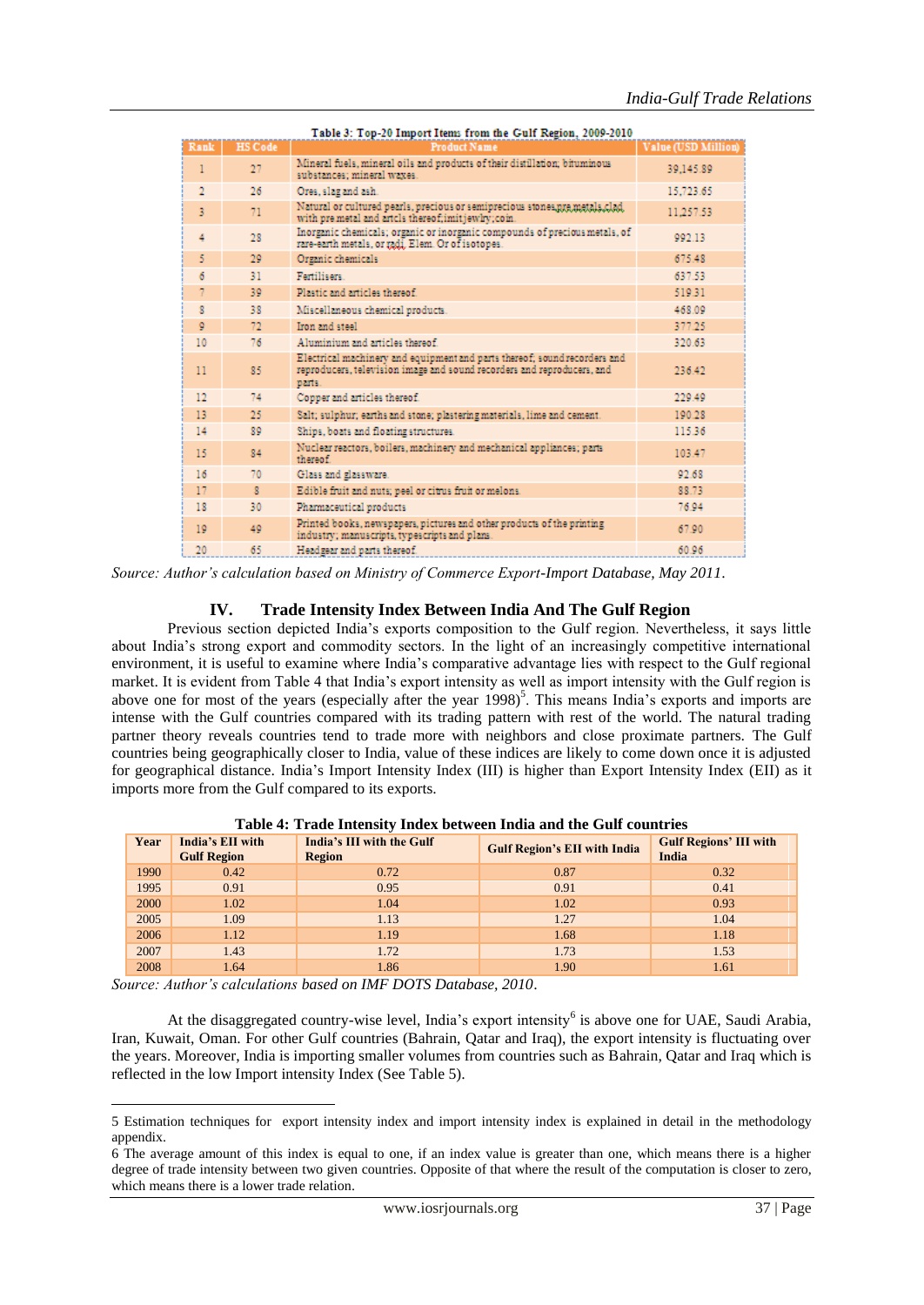| Table 5: India's Export and Import Intensity Index with the Gulf countries |            |            |            |            |            |            |            |            |
|----------------------------------------------------------------------------|------------|------------|------------|------------|------------|------------|------------|------------|
| Year                                                                       |            | <b>BAH</b> | <b>KUW</b> | <b>OMN</b> | <b>OTR</b> | <b>KSA</b> | <b>UAE</b> | <b>IRN</b> |
| 1990                                                                       | <b>EII</b> | 0.02       | 0.04       | 0.05       | 0.01       | 0.08       | 0.09       | 0.16       |
|                                                                            | III        | 0.12       | 0.29       | 0.27       | 0.13       | 0.63       | 0.57       | 0.97       |
| 1995                                                                       | <b>EII</b> | 0.68       | 0.32       | 0.24       | 0.18       | 0.99       | 1.01       | 0.86       |
|                                                                            | Ш          | 0.68       | 0.76       | 0.36       | 0.37       | 1.34       | 1.58       | 1.01       |
| 2000                                                                       | <b>EII</b> | 0.93       | 1.02       | 0.98       | 0.98       | 1.26       | 1.34       | 1.02       |
|                                                                            | Ш          | 0.98       | 1.43       | 0.99       | 0.45       | 1.99       | 1.76       | 1.21       |
| 2005                                                                       | <b>EII</b> | 1.08       | 1.16       | 1.03       | 0.98       | 1.49       | 1.98       | 1.09       |
|                                                                            | III        | 1.01       | 1.89       | 1.46       | 1.01       | 2.09       | 1.86       | 1.35       |
| 2006                                                                       | <b>EII</b> | 1.13       | 1.24       | 1.19       | 1.04       | 1.67       | 2.01       | 1.18       |
|                                                                            | III        | 0.92       | 1.91       | 1.67       | 1.54       | 2.17       | 2.35       | 1.86       |
| 2007                                                                       | <b>EII</b> | 1.42       | 1.65       | 1.52       | 1.28       | 2.01       | 2.68       | 1.34       |
|                                                                            | III        | 1.03       | 2.01       | 1.98       | 1.97       | 2.96       | 2.98       | 2.01       |
|                                                                            | <b>EII</b> | 1.68       | 1.76       | 1.79       | 1.58       | 2.34       | 2.76       | 1.99       |
| 2008                                                                       | III        | 1.02       | 2.46       | 2.03       | 2.01       | 2.99       | 2.99       | 2.89       |

|      | Table 5: India's Export and Import Intensity Index with the Gulf countries |     |  |                 |                  |  |
|------|----------------------------------------------------------------------------|-----|--|-----------------|------------------|--|
| Year |                                                                            | BAH |  | KUW OMN OTR KSA | <b>I</b> UAE IRN |  |

*Source: Author's calculations based on IMF DOTS Database, 2010*.

#### **V. India's Revealed Comparative Advantage (Rca)**

As the name suggests, revealed comparative advantage indices are intended to reveal which industries a country has a comparative advantage in producing goods from. The revealed comparative advantage index developed by Balassa (Balassa, 1967) assumes that a country"s comparative advantage is revealed by its exports to the world. The static revealed comparative advantage of exports is represented by a country"s commodity composition of exports vis-à-vis that of the world.

Comparative advantage depends on pre-trade relative prices. Principal determinants of these unobservable relative prices are resource and factor endowments, stages of industrialization (that is level of technology), and demand (Ariff, Mohamed and Tan EuChye, 1992). Difference in these determinants across countries lead to differences in autarky relative prices across countries. When countries trade, they export the goods in which they have comparative advantage and import those in which they have comparative disadvantage. Therefore the structure of trade should reflect a country's pattern of comparative advantage. However, it is possible that actual trade patterns, on which RCA calculations are based, may not reflect true comparative advantage/disadvantage. The divergence between RCA and true comparative advantage results primarily from market distortions caused by government intervention.

As evident from Table 6, India possesses a moderate revealed comparative advantage in several SITC categories at a 1-digit aggregate level. In fact India has possessed an advantage in all categories except for SITC 7 (Machines, transport equip.) over the period 2000 and 2008. It should be noted however that none of the RCA indices greater than 1 calculated for India at the 1-digit aggregation exceed 3, indicating only a relatively weak comparative advantage, which is to be expected given India"s large and diverse economy. In 2008, India had a revealed comparative advantage in all aggregated categories except for 7 (Machines, transport equip.), and 4 (Animal, veg. oils, fats, wax).

Further, within 0 & 1, an example of an important commodity for India is rice (042). India possesses a strong revealed comparative advantage in this commodity, with values in 2005 and 2008 of over 14. India also possesses a strong revealed comparative advantage in iron ore, concentrates (281), with values in 2005 and 2008 of 9.33 and 6.65 respectively. SITC 6 & 8 (Manufactured goods; Misc. manufactured articles) is another important aggregation of goods for India. India posses a revealed comparative advantage in many industries within this commodity grouping, with strong RCA values. Gold, silverware, jewlnes. (897) is a good example, with static RCA values for 2005 and 2008 exceeding 10. Textile yarn (651), and textile articles nes. (658) also show relatively strong levels of revealed comparative advantage, with index values of above 5.8. Other industries where India has a revealed comparative advantage include petroleum products (334), and hydrocarbons, nes, derivatives (511). In contrast, the Gulf region's RCA is different than India, as their exports is predominantly concentrated to hydrocarbon, petrochemicals and other chemicals (See Table 7).

| Table 6: India's RCA Index Values by Industry Classification |                          |                      |                   |                   |  |  |  |
|--------------------------------------------------------------|--------------------------|----------------------|-------------------|-------------------|--|--|--|
| <b>Description</b>                                           | <b>SITC Code (rev.3)</b> | <b>RCA</b><br>(2000) | <b>RCA</b> (2005) | <b>RCA</b> (2008) |  |  |  |
| Food and live animals; Beverages & tobacco                   | 0 & 1                    | 1.96                 | 1.63              | 1.72              |  |  |  |
| Rice                                                         | 042                      | 11.02                | 14.28             | 17.35             |  |  |  |
| Crude materials, inedible; Animal, veg. oils, fats, wax      | 2 & 4                    | 1.36                 | 2.38              | 2.14              |  |  |  |
| Iron ore, concentrates<br>$\blacksquare$                     | 281                      | 7.54                 | 9.65              | 7.25              |  |  |  |
| Fuels, lubricants, etc.                                      | 3                        | 0.52                 | 0.96              | 1.38              |  |  |  |
| Petroleum products<br>$\blacksquare$                         | 334                      | 2.10                 | 3.58              | 4.93              |  |  |  |
| Animal, yeg. oils, fats, wax<br>п                            | 4                        | 1.82                 | 0.95              | 0.99              |  |  |  |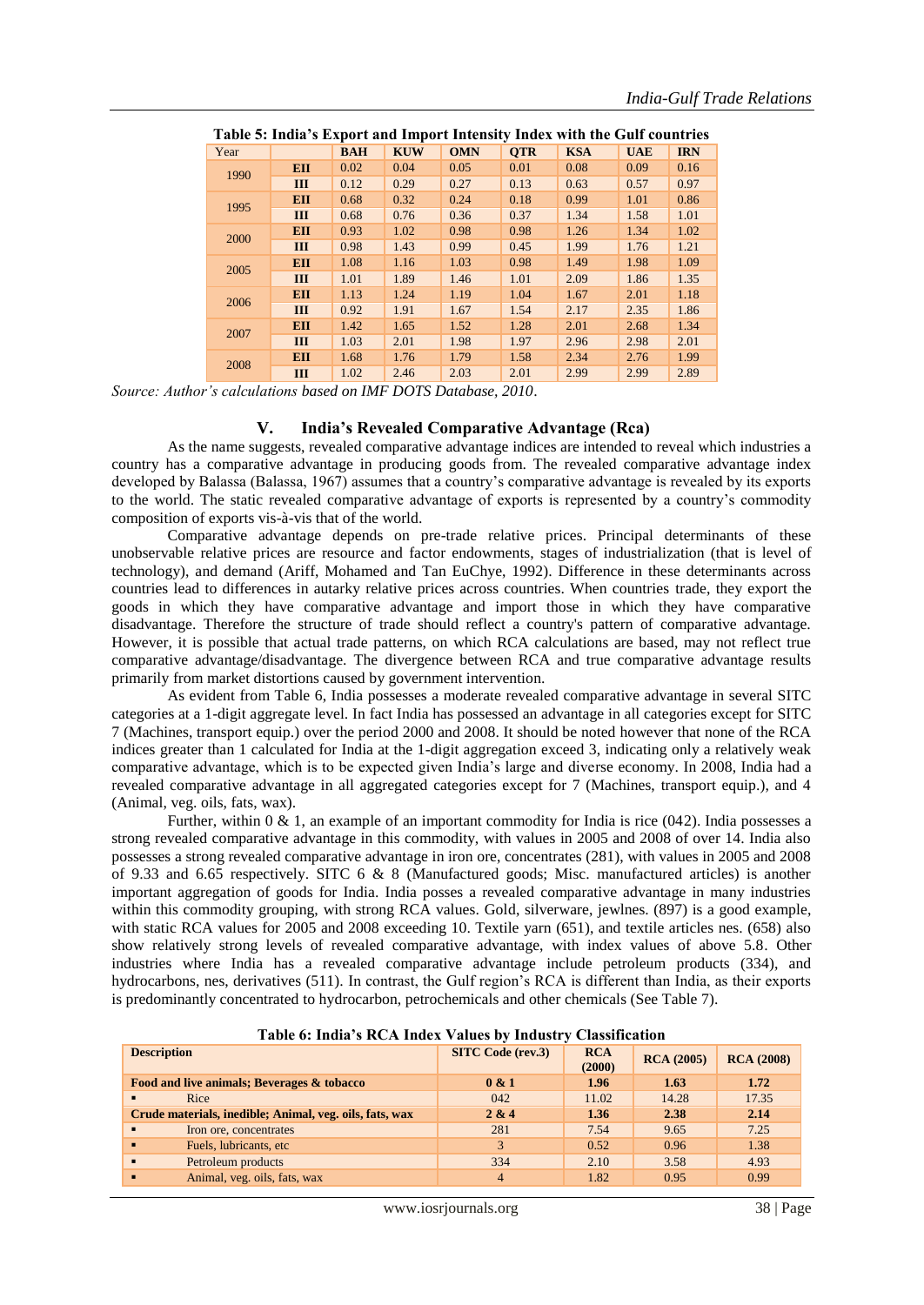|                                                        | <b>Chemicals, reltd. pros. nes</b> |       | 1.23 | 1.19  | 1.15  |
|--------------------------------------------------------|------------------------------------|-------|------|-------|-------|
| ❖                                                      | Hydrocarbons, nes, derivtys        | 511   | 1.89 | 2.31  | 2.38  |
|                                                        | <b>Machines, transport equip.</b>  |       | 0.15 | 0.35  | 0.52  |
| <b>Manufactured goods; Misc. manufactured articles</b> |                                    | 6 & 8 | 2.36 | 2.05  | 1.86  |
| ❖                                                      | Textile yarn                       | 651   | 4.32 | 5.93  | 6.41  |
| ❖                                                      | Textiles articles nes.             | 658   | 8.46 | 7.99  | 5.99  |
| ❖                                                      | Pig iron, spiegeleisn etc.         | 671   | 1.05 | 1.28  | 2.95  |
| ❖                                                      | Gold, silverware, jewl. Nes.       | 897   | 9.58 | 10.57 | 10.83 |

*Source: Author's calculation based on UNCOMTRADE database.*

| $14000 \t{1}$ . Oull inequal 3 next, $2007$ |                                            |            |                               |  |  |  |
|---------------------------------------------|--------------------------------------------|------------|-------------------------------|--|--|--|
| Sl. No                                      | Code, Product name                         | <b>RCA</b> | Share to total GCC exports, % |  |  |  |
| 1                                           | 583 Polymerization and copolymerization    | 2.46       | 12.1                          |  |  |  |
| $\overline{2}$                              | 764 Telecommunications equipment           | 0.69       | 6.3                           |  |  |  |
| $\overline{3}$                              | 562 Fertilizers, manufactured              | 3.37       | 2.4                           |  |  |  |
| $\overline{4}$                              | 752 Automatic data processing machines     | 0.18       | 0.9                           |  |  |  |
| 5                                           | 274 Sulphur and unroasted iron pyrites     | 9.46       | 0.9                           |  |  |  |
| 6                                           | 665 Glassware                              | 2.05       | 0.8                           |  |  |  |
| 7                                           | 759 Parts of and accessories suitable      | 0.02       | 0.7                           |  |  |  |
| 8                                           | 691 Structures & parts of struc.; iron     | 0.38       | 0.7                           |  |  |  |
| 9                                           | 582 Condensation, polycondensation &       | 0.63       | 0.7                           |  |  |  |
| 10                                          | 642 Paper and paperboard, cut to size      | 0.42       | 0.6                           |  |  |  |
| 11                                          | 661 Lime, cement, and fabricated construct | 0.22       | 0.5                           |  |  |  |
| 12                                          | 533 Pigments, paints, varnishes & related  | 0.53       | 0.5                           |  |  |  |
| 13                                          | 776 Thermionic, cold & photo-cathode       | 1.33       | 0.3                           |  |  |  |
| 14                                          | 692 Metal containers for storage           | 0.35       | 0.3                           |  |  |  |
| 15                                          | 273 Stone, sand and gravel                 | 1.46       | 0.3                           |  |  |  |
| 16                                          | 111 Non alcoholic beverages, n.e.s.        | 0.41       | 0.2                           |  |  |  |
| 17                                          | 664 Glass                                  | 0.18       | 0.2                           |  |  |  |
| 18                                          | 423 Fixed vegetable oils, soft, crude      | 0.37       | 0.2                           |  |  |  |
| 19                                          | 694 Nails, screws, nuts, boltsetc. of iron | 0.32       | 0.2                           |  |  |  |
| 20                                          | 635 Wood manufactures, n.e.s.              | 0.61       | 0.2                           |  |  |  |

#### **Table 7: Gulf Region's RCA, 2009**

*Source: Author's calculation based on UNCOMTRADE Database.*

#### **VI. Trade Potential Between India And The Gulf Countries**

Free trade between two countries or regions would provide maximum mutual gains from trade for participating countries, if these countries exhibit significant trade potential with each other. Therefore, it seems necessary to examine whether there is considerable trade potential between India and the Gulf region. Maximum one way potential trade between two trading partners can be examined in a simple way by matching the export supply for a given commodity of a country with the import demand for that commodity of a trading partner. By matching the import demand with export supply for a given commodity, an estimate can be gained of the possibility of trade expansion under the most favourable competitive conditions after subtracting existing trade (Rao,1996). Potential trade of a given commodity can therefore be calculated using the following formula:

#### **Trade Potential = [(min, IE, GI) - ET]; whereIE is India's Global (Total) Exports; GI is Gulf's Global (Total) Imports and ET is the existing bilateral exports from India to the Gulf.**

This formula in effect creates a "trade possibility frontier", demonstrating the maximum levels of trade possible within each SITC product category. As in the previous calculations, the import/export and potential trade data used here is for each commodity classification is in millions of USD. Trade data is obtained from the UN Nations Statistical Head Office, New York and from COMTRADE database. Each commodity classification has been aggregated using SITC revision 3 to 1 digit level SITC. The results obtained are then presented in the table 7 below.

**Table 8:Potential Trade between India and the Gulf by Commodity Classification, 2009**

| <b>UN-SITC Code (1 digit)</b> | <b>SITC Code Description</b>            | <b>Trade Potential (USD millions)</b> |
|-------------------------------|-----------------------------------------|---------------------------------------|
|                               | Food and live animals                   | 4,389                                 |
|                               | Beverages & tobacco                     | 147                                   |
|                               | Crude materials, inedible               | 2,456                                 |
|                               | Fuels, lubricants, etc.                 | 2,576                                 |
|                               | Animal, vegetable oils, fats, wax, etc. | 105                                   |
|                               | Chemical, reltd. pros. nes              | 1,569                                 |
|                               | Manufactured goods                      | 4,118                                 |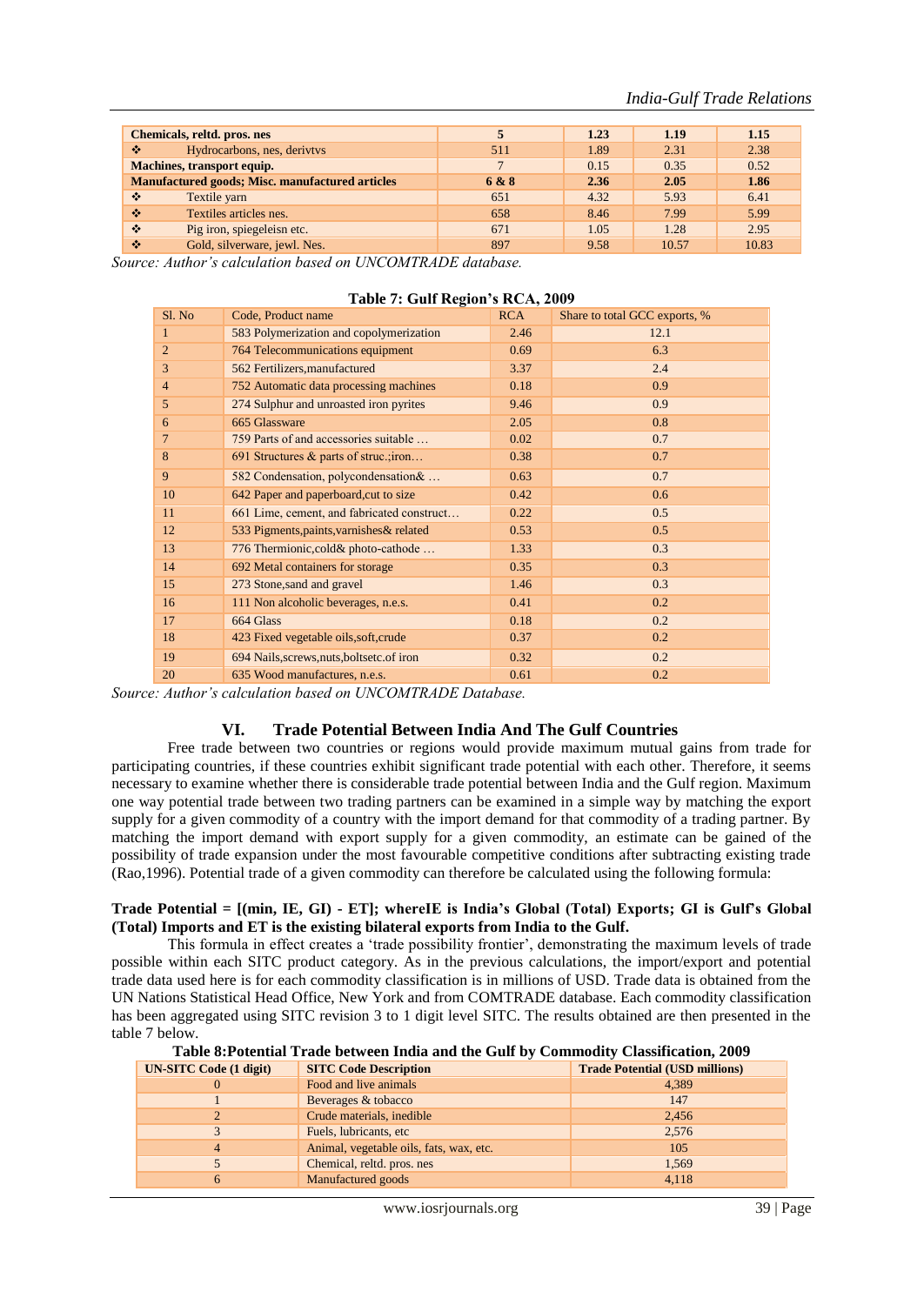|                                                                                                    |  | Machines, transport equip.  |  |
|----------------------------------------------------------------------------------------------------|--|-----------------------------|--|
|                                                                                                    |  | Misc. manufactured articles |  |
| $\alpha$ $\mu$ $\alpha\lambda$ $\alpha\lambda$ $\alpha$ $\beta$ $\alpha$ $\alpha$ $\beta$ $\alpha$ |  |                             |  |

#### *Source: UNCOMTRADE Database, 2011*

In summary, there are several potential sectors of India"s export interest in the Gulf countries on the basis of static revealed comparative advantage. The RCA analysis also shows that India and the Gulf countries have markedly different export structures and this suggests that India and the Gulf countries do not compete in many areas of merchandise trade except the petroleum and chemical sectors, and thus that there are potential economic benefits to be gained from specialization following bilateral trade liberalization. India possesses a revealed comparative advantage in most of the aggregations of commodities at the 1-digit level. These advantages are relatively weak however, with RCA values of less than 3. In individual industries at a 3-digit level however, a different image appears. India possesses a strong RCA in such industries as rice, and gold / silverware / jewellery. The above quantitative analysis suggests that India's trade with the Gulf region has not achieved optimal outcomes even though huge potential exists for commercial transactions based on comparative advantage/disadvantage and competitive advantage between these two regions. Through this exercise, Indian exporters can easily identify their areas of global revealed comparative advantage (static as well as dynamic) in re-examining the feasibility of exporting such items which are not yet exported to the Gulf region. Table 8 demonstrates significant opportunities for India"s trade expansion with the Gulf region. The main categories in which there are potential for India to expand trade are food and live animals (0), crude materials (2), manufacturing (6), as well as the machinery andtransport equipment sectors (7). Food and live animals provides the greatest opportunities, as this is obviously where India"s revealed comparative advantage lies.

#### **VII. Conclusions And Policy Recommendations**

The remarkable economic performance of India since 1990s has significant impact on trade with the Gulf region. India"s trade with the Gulf region has increased phenomenally over the last decade. However, India"s export basket is still concentrated to few traditional items and there is lack of dynamism. Importantly India"s trade with the Gulf region is predominantly dominated by exports and imports with the UAE, and Saudi Arabia. There are huge potentials for expanding trade into many sectors and products and also sustaining the burgeoning growth in the future. Therefore it becomes imperative to strive for a holistic strategy solely focused on the Gulf region.

In this regard, it is worthwhile to think about a specialised trade catalyst programme called "Gulf Direct" which should involve government authorities (Ministry of Commerce, Ministry of External Affairs), private sector and trade associations and chambers. For this, certain policy catalysts can be identified such as:

 Expediting the process of FTA negotiation with the GCC region and exploring similar preferential agreements with Iran and Iraq.

 There should be a unified trade representative body/cell in the Gulf region which should carry out market research in coordination with Indian consulates/embassies.

There should be regular trade promotional activities in the Gulf region in every calendar year.<br>Intensive cooperation with the Gulf regional countries at the multilateral forums such as  $G<sup>2</sup>$ 

 Intensive cooperation with the Gulf regional countries at the multilateral forums such as G-20, WTO, IMF, World Bank, etc.

 Given the fact that there is huge scope for trade capacity building in the Gulf region, astute efforts should direct towards more intensive research on sector specific advantages and disadvantages. ❖

### **VIII. Appendix Methodology**

This paper used Trade Intensity Index (TII) and Revealed Comparative Advantage (RCA) Index to see trade complementarity and similarity between India and the Gulf countries. The trade intensity index (TII) is used to determine whether the value of trade between two countries is greater or smaller than would be expected on the basis of their importance in world trade. It is defined as the share of one country"s exports going to a partner divided by the share of world exports going to the partner. It is calculated as:

#### $T_{ij} = (x_{ij}/ X_{it}) / (x_{wi}/ X_{wt})$

Where  $x_{ii}$  and  $x_{wi}$  are the values of country i's exports and of world exports to country j and where  $X_{it}$ and  $X_{w}$  are country i's total exports and total world exports respectively. An index of more (less) than one indicates a bilateral trade flow that is larger (smaller) than expected, given the partner country's importance in world trade.

Trade Intensity Index is further divided in to Export Intensity Index (EII) and Import Intensity Index (III) for looking the pattern of exports and Imports. Following Kojima (1964) and Drysdale (1969), the index of trade intensity is restated as follows,